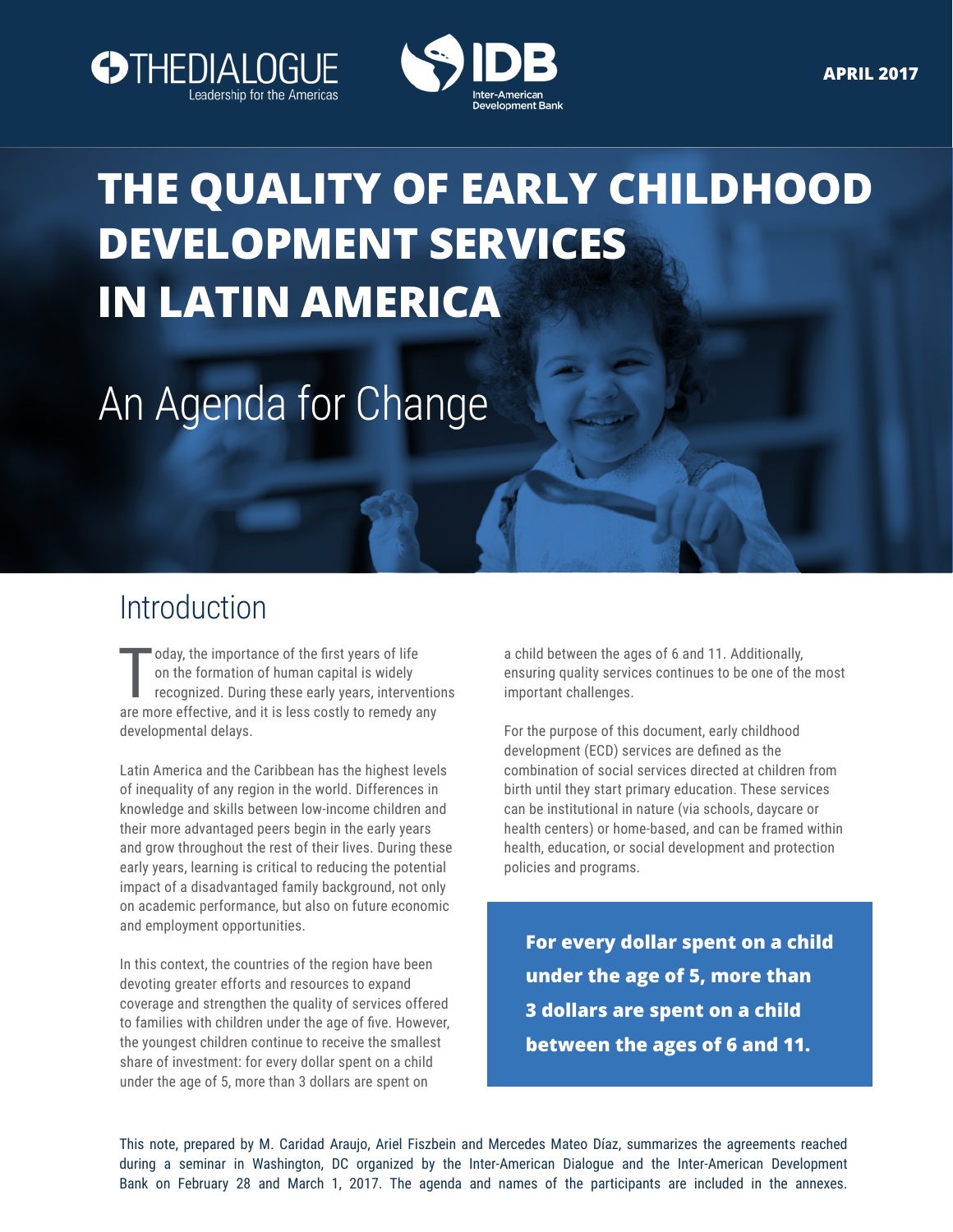This document presents several elements that should be taken into account when designing new programs, or when adapting and scaling up existing ones, to ensure that high-quality early childhood development services reach their intended beneficiaries. These elements are not just a list of isolated requirements; they must be considered together. That is, to achieve high-quality services, the various elements must be integrated. The ultimate goal is to ensure that all children in the region reach their full developmental potential.

These ideas and recommendations are the result of a debate between experts, policymakers, and professionals from ministries and other agencies involved in the provision of ECD services in the region, who attended a seminar in Washington, DC on February 28 and March 1, 2017.<sup>1</sup> That debate and this document are part of a broader effort to define a Regional Agenda on Early Childhood Development, which began in São Paulo in September 2015 and continued in Lima in September 2016 with the participation of a broad group of civil society, governmental and multilateral organizations.<sup>2</sup>

## Elements for ensuring the quality of early childhood development services

#### *A. General principles*

*Improving child development requires high-quality services.* Quality improvements in institutional ECD services in nursery and pre-school centers, and family and health services, all require changes along two dimensions. On the one hand, they require improvements in structural quality, involving issues such as infrastructure, the professional qualifications of staff, the size of groups receiving services, child-caregiver ratios, the duration and frequency of interventions, the availability of materials, and other aspects that are more directly observable and measurable. On the other hand, they also require improvements in the quality of processes, such as the way the curriculum is implemented, how the system works with families and children at home, and the frequency and quality of interactions between children and adults

(parents, educators, teachers, caregivers and other adults important in children's lives).

*Early childhood development is a process of progressive skill acquisition that can be put at risk by poor quality services.* Early childhood development, defined as the biological, cognitive, and emotional changes that occur during the early years of life, consists of the progressive acquisition of motor, cognitive, language, self-regulatory, socio-emotional and perceptual skills, which set the foundation for the acquisition of other skills later in life. Depending on the child's home life and childcare arrangements, poor-quality services not only fail to contribute to the child's development, but can even be harmful. Unfortunately, the quality of ECD services in Latin America is low and can endanger the achievements of the ECD agenda.

**Poor-quality services not only fail to contribute to the child's development, but can even be harmful.**

#### *It is necessary to change how quality is understood.*

The most conventional measures of structural quality, on which many efforts have focused, are not sufficient. Process quality—particularly regarding the relationship between adults and children—is fundamental to achieving adequate early child development, and there are ways to measure it. It is critical to implement high-quality measurement and monitoring systems that include the previously mentioned dimensions and allow for linking quality indicators to the achievement of learning and child development objectives.

*To achieve greater equity in results, it is important to prioritize the investment of public resources in children from the most vulnerable households.* In high-inequality contexts, such as Latin America, fulfilling every child's right to full development when limited resources do not

- 1. We thank Mayaris Cubides, Marta Dormal, María Adelaida Martínez and Johan Rocha for their support in their reporting activities during the seminar, and María Oviedo for her leadership in the organization of the event.
- 2. Details of such meetings and the corresponding documents can be found at http://www.thedialogue.org/early-childhood development/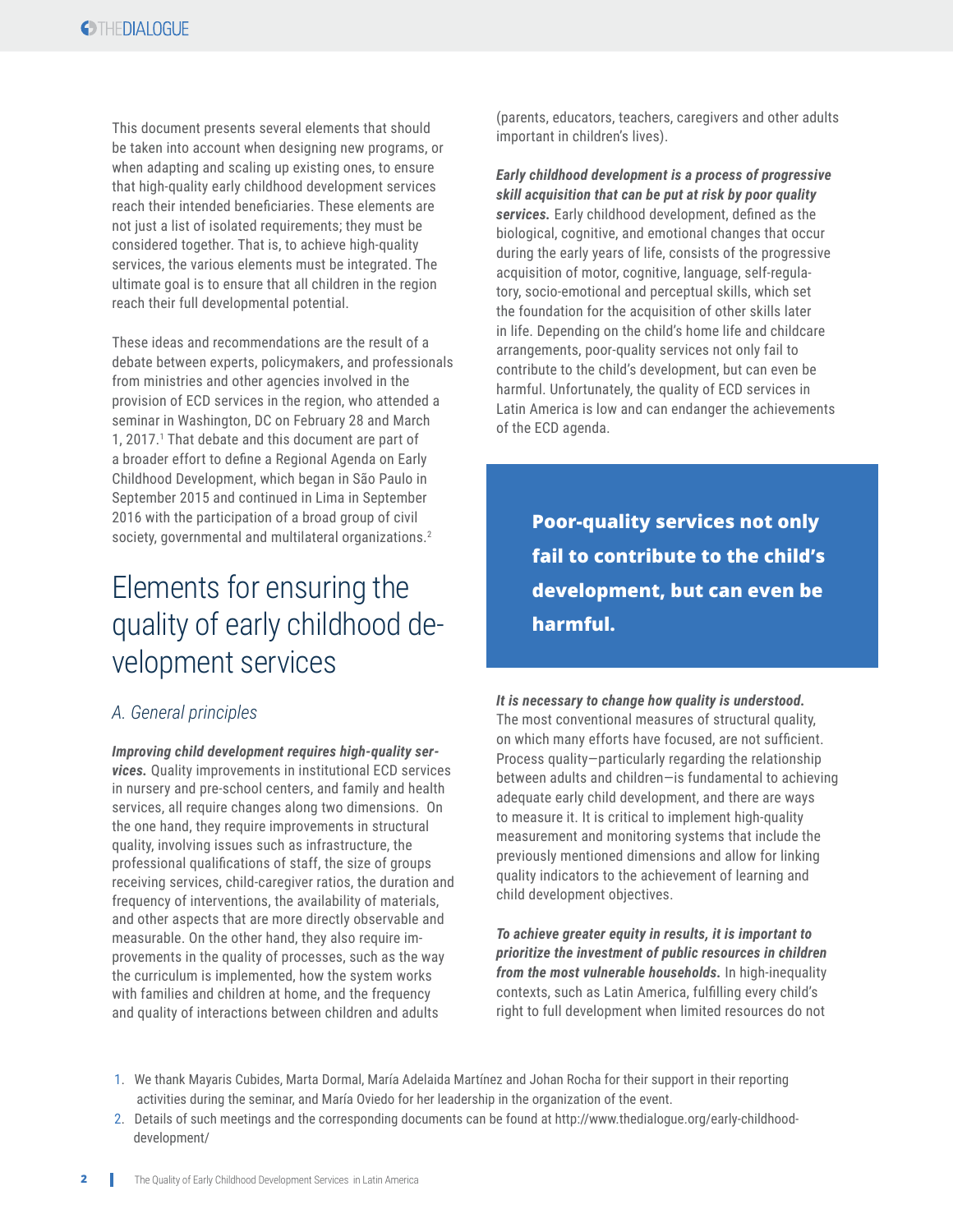allow for the public provision of free universal services implies that the priority of public programs should be to guarantee quality services for the most vulnerable children and families. The low participation rate of the most vulnerable households in publically-financed ECD services is still a major public policy challenge. High-income, highly educated households have the highest participation rates for ECD services. In other words, children who need the services the most (those with the lowest income or in the most vulnerable conditions, indigenous peoples, and people with special needs or disabilities) participate the least. In these cases, the problem may not only be an issue of access (coverage) and targeting, but also of use; that is, it may not be a problem of supply, but instead one of insufficient demand. In certain cases, this calls for implementing specific strategies to attract vulnerable families to high quality programs, for example, by adjusting schedules and reducing travel time, among others.

#### *B. The role of the State*

*The State has the dual responsibility to provide services and regulate their provision to ensure quality.* The role of the State as a regulator to ensure quality applies to all services that children and families receive, regardless of the nature of the provider. This is a stewardship role that the State must assume and reinforce, one that it should not and cannot abandon. At the same time, given the great diversity of needs children face, depending upon the geographical and cultural contexts in which they live, it is important that regulations allow for sufficient flexibility and capacity to respond and adapt services to each situation.

#### *C. Quality assurance systems*

*Effective quality assurance systems must be built.*  The first step to building these systems is to establish standards regarding (i) the skills and knowledge that children must acquire and the developmental level they must achieve; (ii) the knowledge and competencies that adult caretakers must have, including the necessary behavioral changes; and (iii) the structural and process quality parameters with which public and private sector service providers must comply. These three types of standards should exist for the entire programmatic spectrum of early childhood development services, and not just for early childhood care and pre-school services. In addition to defining standards, it is necessary to develop cost-effective methodologies to monitor compliance and, using this evidence, implement incentives for those who meet the standards, as well as improvement plans and consequences for those who systematically violate them. Programs' budgetary, technical and other resources must be aligned with these goals.

*A quality assurance system requires both positive and negative incentives to make it viable.* Regulating the quality of service provision requires a system of rewards and punishments that affects both public and private providers. The use of financial incentives (to providers and/or sub-national governments) is a mechanism that can promote the adoption of quality-oriented models.

*Improving service quality requires decision-making based on evidence generated from monitoring and evaluation.* Monitoring systems (for service quality and child development results) are essential to inform the cycle of quality assurance and continuous quality improvement. Impact and process evaluations of ECD programs and services are also critical elements of this cycle. Governments need to build and strengthen the capacity of their technical teams to carry out quality assurance and continuous improvement processes. This requires not only reliable information and administrative records, but also political and financial commitments and effective governance mechanisms.

#### *D. Curricular development*

*Curricular frameworks are important to build consensus around goals and to align training, monitoring and evaluation efforts.* The implementation of curricula and protocols is an essential part of an ECD program's methodology for achieving its goals. It becomes even more important in contexts where the sector's human resources are not professionalized and lack strong systems for pre-service and in-service training. Curriculum implementation requires training and continuous improvement systems.

*It is important to acknowledge the intersectoral dimensions of interventions and to develop curricular frameworks that guide both institutional work in childcare centers, as well as work with families.* ECD services have the potential to reach children and families not only through institutional care centers but also through the health system. During prenatal care appointments, there are opportunities (which some countries in the region are already taking advantage of) that can be used to promote good parenting practices and to prepare adults for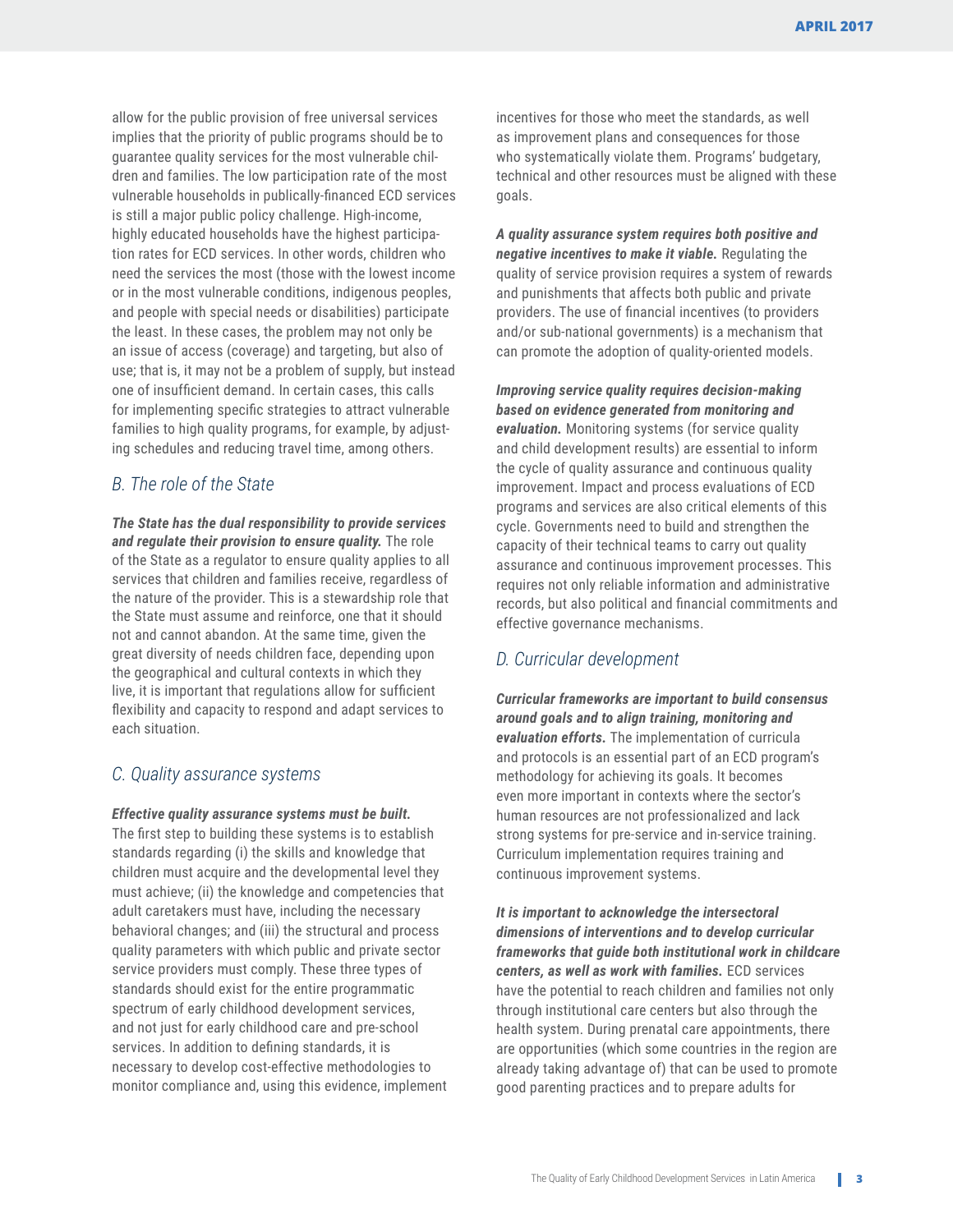their role as parents. In many of the region's countries, the healthcare system is the principal point of contact between families and the State during the first three years of life, until the beginning of pre-school. Therefore, it offers a platform to promote early childhood development through quality adult-child interactions at home as well as through game-based psychosocial development opportunities and learning. In other countries, families receive this care through social protection programs (such as parental support programs via home visits or group meetings), or even through cash transfer programs that target the most vulnerable sectors. In all these areas, there are opportunities to work with the child, and especially with his or her family, in the promotion of early childhood development. This work—often charged to community, volunteer and semi-professional personnel requires structured curricular content and supporting materials that facilitate the responsibilities of those who work directly with families. The challenge of working with families is aligning family and community parenting practices with those that have shown the greatest impact in promoting child development, taking into account the local cultural context.

#### *A greater effort is required to strengthen curricular*

*frameworks.* Currently, the content quality of the protocols and pedagogical and competency frameworks is very limited; some curricula are weak (or nonexistent), irrelevant and not evidence-based. In addition, there is a scarcity of personnel working in ECD services (teachers, community staff, caregivers, etc.) who have the competencies to execute the curricula faithfully. Improvements require: (i) adopting pedagogical frameworks that establish competencies and specific learning and child development objectives for each age in different areas (cognitive, linguistic, socio-emotional and motor); (ii) creating teaching materials and curricula that are integrated and aligned with the objectives of each dimension; (iii) emphasizing the development of skills through games to "learn how to learn," (iv) developing pedagogies and structured learning guidelines that can help ECD personnel in low-capacity contexts; (v) using child and classroom practice monitoring to offer support to ECD personnel for improving their skills through training, resources, and support/mentoring; and (vi) incorporating specific actions that promote early childhood development into the protocols and rules currently used in maternal and child healthcare services (since these are often the first point of contact that vulnerable children and families have with public services). In each of these areas, it is critical to always keep in mind the developmental stages in a child's life.

*Curricular frameworks should be created with a longitudinal perspective to facilitate transitions between the home, daycare centers, pre-schools and schools.* An important aspect of quality, which has not been developed strongly in the region so far, has to do with ensuring that pedagogical frameworks and curricula are consistent with one another and facilitate the difficult transitions children make during their first years of life: from their home to the daycare center, to pre-school and eventually to school. In this effort to achieve coherence, aligned protocols should also be incorporated into the health services aimed at this age group.

#### *E. Human Resources*

*The management of high-quality human resources is essential.* Historically, Latin American countries have not invested sufficient resources in training the workforce for early childhood development services. This is the case for the professional, semi-professional and community personnel who are responsible for direct childcare, as well as support, management, planning, and supervisory tasks of child development services in the field, tied to different sectors (most commonly education, nutrition, health and social services). Neither do these countries invest in the remuneration, support, mentoring and continuous training of ECD personnel. As a result, this sector suffers from poor-quality human resources as well as high turnover rates. This creates a serious bottleneck for the quality improvement of ECD services. Within the education sector, those who work in early childhood education often have not been trained in this area and are considered "second-rate" personnel (with regards to salary, career, and selection criteria). Without a structural change in all these aspects, high-quality human resources and services cannot be achieved.

*A strategic approach to human resource planning must be incorporated into both the expansion of coverage and the quality improvement of existing services.* Plans to expand the coverage and improve the quality of ECD services need a strategic focus on human resource planning. Strengthening staff training systems also requires more ambitious efforts to regulate public and private training institutions and their programs. Additionally, having a strategy for improving the training (initial and continuous) of all staff — professional, community and semi-professional — is critical. Furthermore, concrete support materials for working with children are necessary: activity guides, learning guidelines, curricula, play materials, and manuals for the development of play and learning materials, etc.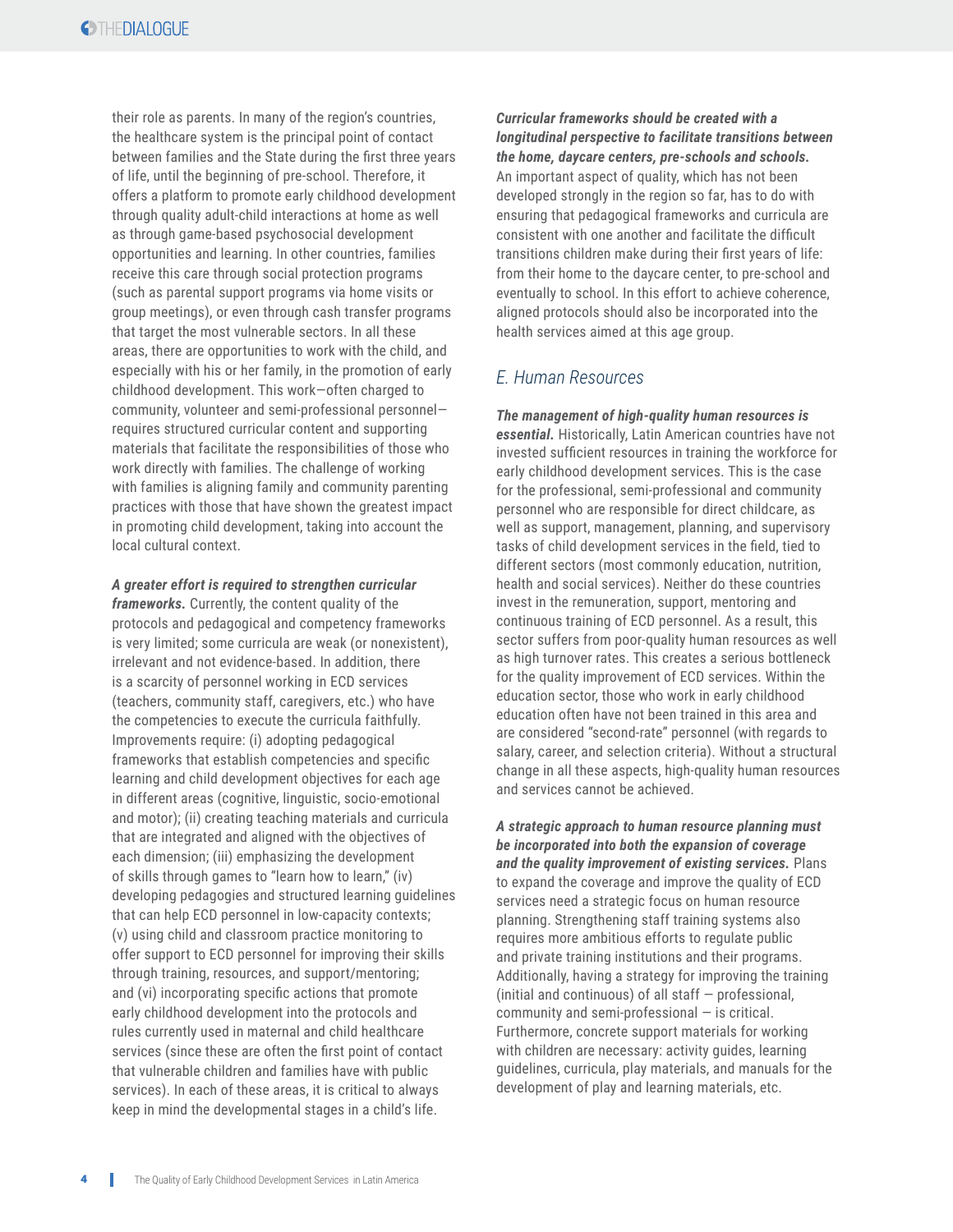*Improving human resource management requires rethinking the entire cycle, from recruitment, to the promotion, retention, and dismissal of professionals.* 

Administratively, it is necessary to strengthen human resource management systems in specific areas: solving administrative and managerial problems (late payments, insufficient inputs, lack of recognition); strengthening leadership roles; advancing towards meritocratic and transparent recruitment and promotion systems; establishing competitive remuneration and incentive/ reward schemes to motivate and develop human resources; and facilitating professional development to stimulate and recognize employees' accomplishments. Furthermore, employee performance should be evaluated for continuous quality improvement and, using a dynamic approach, systems of re-certification for professionals and semi-professionals should be established.

#### *Mentorship is a key tool for continuous quality*

*improvement.* Historically, community and semiprofessional personnel have been essential in the provision of early childhood development services, and there has not been—and probably will not be in the medium term—a sufficient supply of professional personnel to carry out these tasks. Therefore, it is critical to invest in improving the quality of training systems for these roles. In this context, mentorship, as a strategy aligned with continuous quality improvement, has great potential. At the same time, professional personnel should be trained and encouraged to play the role of mentors.

#### *F. Translating design into implementation*

*It is essential to strengthen the institutionalization of policies and programs.* Institutional weaknesses affect the effectiveness of early childhood development policies and programs. The major institutional challenges affecting the quality of services are: coordination between sectors and levels of government (which may require an institution with coordinating power), budgetary insufficiency and instability, the lack of an evidencebased management system focused on results, a weak information management capacity, and a weak civil society. An early childhood development policy must pay special attention to the institutional and governance conditions in the sector and seek context-appropriate responses.

*Coordination between sectors is possible when families and children are placed at the center of the equation.* The work of service-providing entities should be organized around the needs of families and children. This involves

changing the logic with which line ministries have traditionally operated (and which revolves around each sector's supply), setting common goals, and aligning sectoral budgets—potentially within a results-based budget framework. It also requires a stronger emphasis on local management.

*Unique identifier data systems are an essential tool without which coordination cannot happen.* These systems should include personal information linked to a unique identifier for each individual that is common between sectors. They also require a physical infrastructure, the technical capacity to generate and maintain the systems, and the analytical capability to take advantage of them. Finally, they require a collaborative attitude and transparency between the different related sectors.

*Ensuring quality management requires cross-sectoral and territorial coordination, which can be complex in certain cases.* Depending on each country's government structure, the provision of early childhood development services may involve state, provincial and municipal governments as well as non-governmental organizations and the private sector. (i) For inter-sectoral coordination, a change in the logic of accountability is necessary. This is why budgeting for results can be an effective tool that facilitates the establishment of common goals and the alignment of sectoral efforts that may be necessary to achieve them. (ii) In the case of coordination between various levels of government, it is important to invest in generating demand and capacity in state and municipal governments so that they do not become an operational bottleneck for the implementation of ECD policies. It is also critical to clearly define each level's role. At the same time, the existence of large differences in resources and technical capacities between local governments may aggravate inequality, hence the importance of implementing support mechanisms that are focused particularly on those areas in order to avoid worsening inequality.

*The sustainability of public investment in quality early childhood development services should not be tied to the degree of political commitment of different administrations.* This requires the formulation of a state policy that gives continuity to technical and budgetary efforts. A national policy requires fulfilling commitments with legal goals and medium-term financing.

*Civil society, including academia, plays a critical role within the institutional framework of early childhood development policies and programs.* It acts as a: (i) service provider (with or without state subsidies);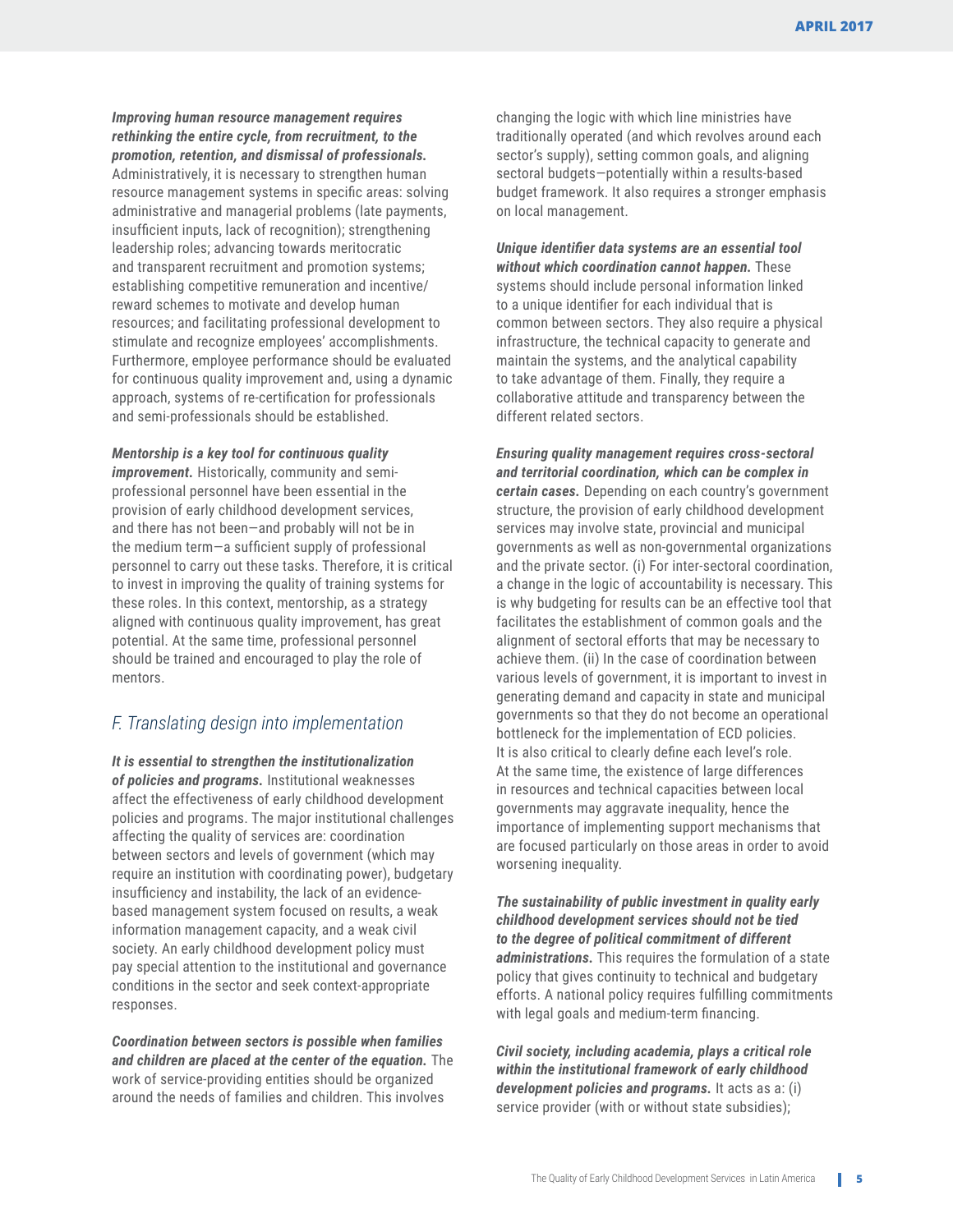(ii) actor/innovator in the process of formulating and monitoring public policy; (iii) promoter of social mobilization and civic, family and community commitment, as well as of cultural changes; (iv) educator of new generations of professionals in early childhood development; and (v) generator of evidence and evaluations.

### **Conclusion**

**Improving the quality of early childhood development services is a priority. Without improvements in quality, the expansion of coverage alone will not produce the results we seek. The challenge of improving quality requires, among other elements, a sustained investment in human resources, programmatic designs, and information and management systems, all supported by an institutional infrastructure providing strength and continuity. The reform agenda is complex and, necessarily, will have to adapt to the different conditions across countries. The proposals presented in this document constitute a minimum common framework that the participants of the Washington, DC seminar believe should guide the reform efforts in all countries of the region. In other words, it is the beginning, and not the end, of a much-needed Agenda for Change.**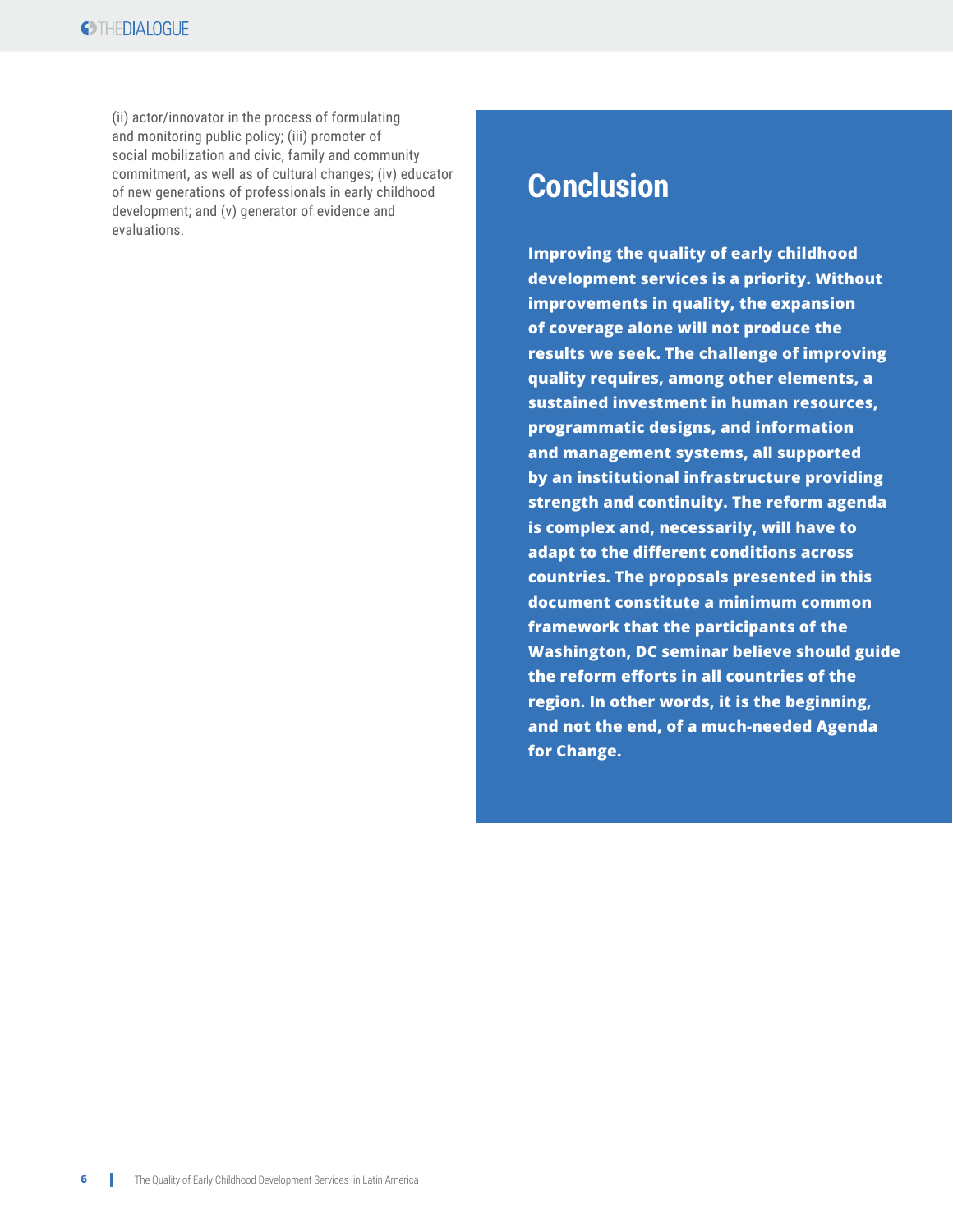### ANNEX 1 *Seminar agenda*

**February 28, 2017**

| 08:00-09:00 | <b>Participant Registration and light breakfast</b>                                                                                                                                                                                                                                                                                                                                                                                                                                   |
|-------------|---------------------------------------------------------------------------------------------------------------------------------------------------------------------------------------------------------------------------------------------------------------------------------------------------------------------------------------------------------------------------------------------------------------------------------------------------------------------------------------|
| 09:00-09:30 | <b>Opening Remarks and Participants' Introduction</b>                                                                                                                                                                                                                                                                                                                                                                                                                                 |
|             | Michael Shifter (President, Inter-American Dialogue)                                                                                                                                                                                                                                                                                                                                                                                                                                  |
|             | Emiliana Vegas (Chief of the Education Division, Inter-American Development Bank)                                                                                                                                                                                                                                                                                                                                                                                                     |
|             | Ferdinando Regalia (Chief of the Division of Social Protection and Health, Inter-American<br>Development Bank)                                                                                                                                                                                                                                                                                                                                                                        |
| 09:30-09:45 | The Regional Agenda on Early Childhood Development and the Seminar's Objectives                                                                                                                                                                                                                                                                                                                                                                                                       |
|             | Ariel Fiszbein (Education Program Director, Inter-American Dialogue)                                                                                                                                                                                                                                                                                                                                                                                                                  |
| 09:45-11:00 | The Quality of Early Childhood Development Services                                                                                                                                                                                                                                                                                                                                                                                                                                   |
|             | How do we understand and measure the quality of early childhood development services? What<br>is the effect of service quality on childhood development? What do we know about the quality of<br>early childhood development services in the region?                                                                                                                                                                                                                                  |
|             | Hiro Yoshikawa (Professor of Globalization and Education, New York University): An<br>international perspective                                                                                                                                                                                                                                                                                                                                                                       |
|             | Norbert Schady (Principal Economic Advisor for the Social Sector, Inter-American<br>Development Bank): The Latin American perspective                                                                                                                                                                                                                                                                                                                                                 |
|             | Moderator: Mercedes Mateo-Berganza Díaz (Lead Education Specialist, Inter-American<br>Development Bank)                                                                                                                                                                                                                                                                                                                                                                               |
| 11:00-11:15 | <b>Coffee Break</b>                                                                                                                                                                                                                                                                                                                                                                                                                                                                   |
| 11:15-12:45 | The Quality Assurance System: Progress and Challenges                                                                                                                                                                                                                                                                                                                                                                                                                                 |
|             | What lessons have we learned from efforts to develop quality assurance systems for early<br>childhood development services? Topics: legal bottlenecks, capacity to regulate public and<br>private, institutional and non-institutional services, progress made in different service modalities<br>(work with children, work with families). What is the perspective of providers about the quality<br>assurance system? How to translate legal standards into standards that are met? |
|             | Ana María Nieto (Director of the Early Childhood Unit, Ministry of Education, Colombia)                                                                                                                                                                                                                                                                                                                                                                                               |
|             | Rodrigo Castillo (Advisor to the Subsecretariat of Pre-School Education, Ministry of Education,<br>Chile)                                                                                                                                                                                                                                                                                                                                                                             |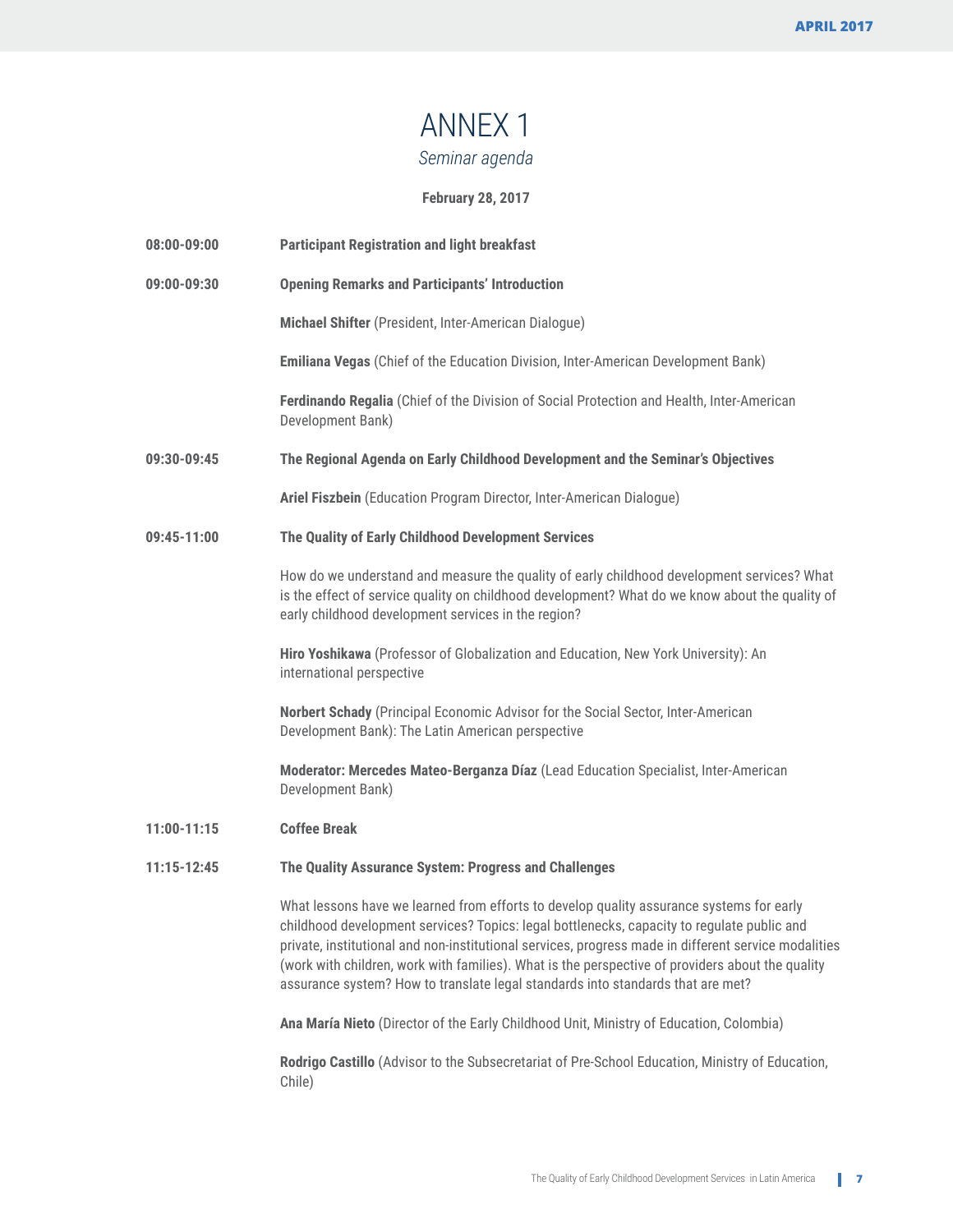### **OTHEDIALOGUE**

|             | Adriana Antúnez (Director of the Family Support Unit of Uruguay Crece Contigo, Ministry of<br>Social Development, Uruguay)                                                                                                                                                                                                                                                                                                                                                                                        |
|-------------|-------------------------------------------------------------------------------------------------------------------------------------------------------------------------------------------------------------------------------------------------------------------------------------------------------------------------------------------------------------------------------------------------------------------------------------------------------------------------------------------------------------------|
|             | Michel Macara-Chvili (Vice-minister of Social Services, Ministry of Development and Social<br>Inclusion, Peru)                                                                                                                                                                                                                                                                                                                                                                                                    |
|             | Moderator: Caridad Araujo (Lead Economist, Division of Social Protection and Health, Inter-<br>American Development Bank)                                                                                                                                                                                                                                                                                                                                                                                         |
| 12:45-13:45 | Lunch                                                                                                                                                                                                                                                                                                                                                                                                                                                                                                             |
| 13:45-14:45 | <b>Quality Assurance: The United States' Perspective</b>                                                                                                                                                                                                                                                                                                                                                                                                                                                          |
|             | Kim Boller (Senior Fellow, Mathematica Policy Research): Quality Assurance                                                                                                                                                                                                                                                                                                                                                                                                                                        |
|             | Sarah Weston and Sheila Williams (District of Columbia Public Schools): Curricular Reform                                                                                                                                                                                                                                                                                                                                                                                                                         |
|             | Moderator: Emiliana Vegas (Inter-American Development Bank)                                                                                                                                                                                                                                                                                                                                                                                                                                                       |
| 14:45-16:00 | <b>Curriculum and Content: What Have we Learned?</b>                                                                                                                                                                                                                                                                                                                                                                                                                                                              |
|             | Why is it necessary to have a curriculum and learning guidelines for early childhood<br>development services? What is their instrumental value in the classroom, and from the point<br>of view of accountability and quality assurance? Why has this topic been so controversial in<br>the region but not in the rest of the world? What is the importance of having a curriculum with<br>clear learning guidelines in contexts where the providers (educators, teachers, caretakers) have<br>scarce information? |
|             | Carolina Maldonado (Associate Professor, Universidad de los Andes, Colombia)                                                                                                                                                                                                                                                                                                                                                                                                                                      |
|             | Nathalia Mesa (AeioTu, Colombia)                                                                                                                                                                                                                                                                                                                                                                                                                                                                                  |
|             | Alicia Milán (Asst. Secretary, Council of Early and Primary Education, National Public Education<br>Administration, Uruguay)                                                                                                                                                                                                                                                                                                                                                                                      |
|             | Roxana Cardarelli (Director of Early Childhood Education, Ministry of Education and Sports,<br>Argentina)                                                                                                                                                                                                                                                                                                                                                                                                         |
|             | Moderator: Emiliana Vegas (Inter-American Development Bank)                                                                                                                                                                                                                                                                                                                                                                                                                                                       |
| 16:00-17:00 | <b>Working groups</b>                                                                                                                                                                                                                                                                                                                                                                                                                                                                                             |
| 17:00-17:45 | <b>Plenary discussion</b>                                                                                                                                                                                                                                                                                                                                                                                                                                                                                         |
|             | Moderator: Caridad Araujo (Inter-American Development Bank)                                                                                                                                                                                                                                                                                                                                                                                                                                                       |
| 17:45-18:00 | <b>Final reflections of the day</b>                                                                                                                                                                                                                                                                                                                                                                                                                                                                               |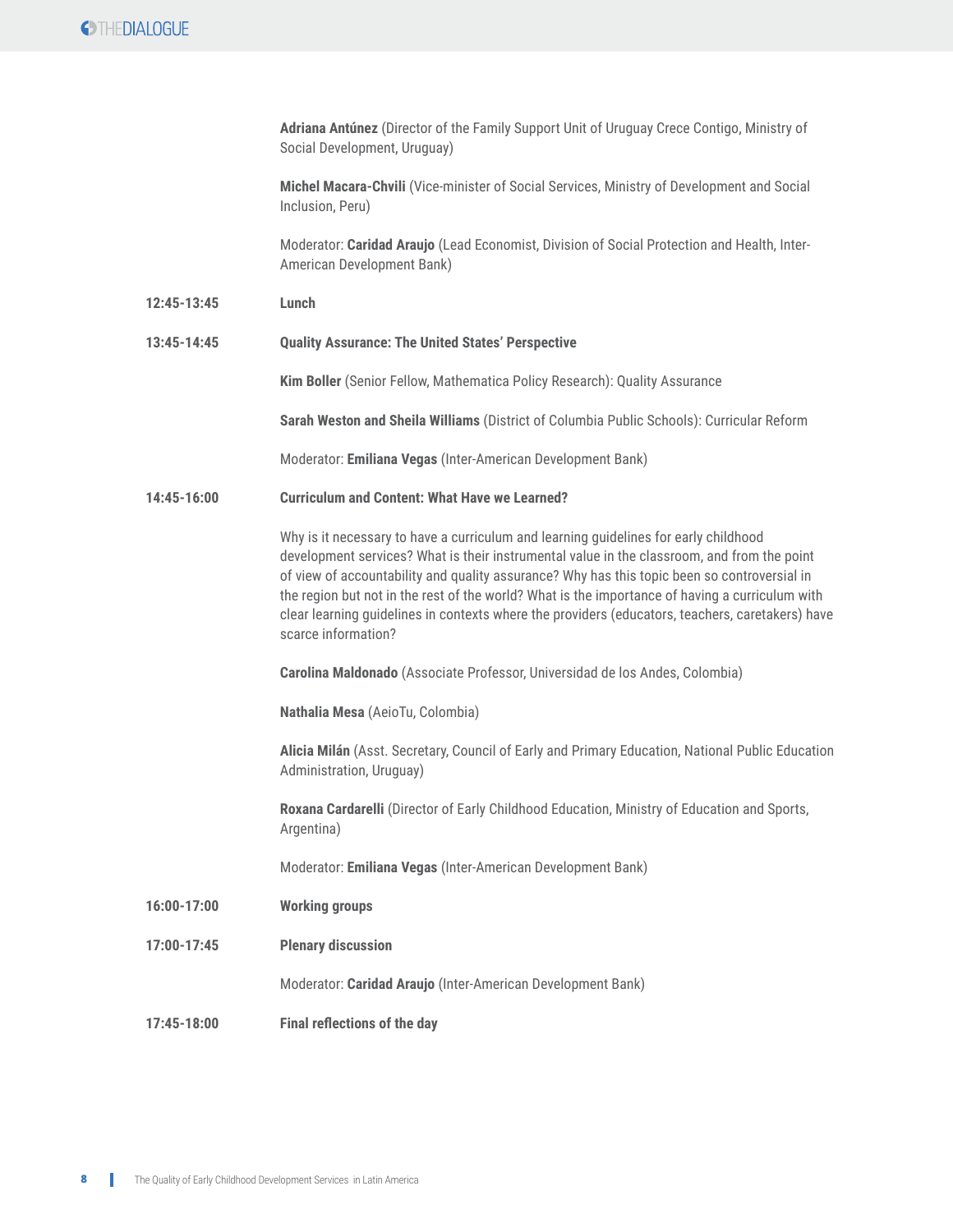#### **March 1, 2017**

| $08:30-9:00$ | <b>Light breakfast</b>                                                                                                                                                                                                                                                                                                                                                                                                                                                                                                                               |
|--------------|------------------------------------------------------------------------------------------------------------------------------------------------------------------------------------------------------------------------------------------------------------------------------------------------------------------------------------------------------------------------------------------------------------------------------------------------------------------------------------------------------------------------------------------------------|
| 09:00-09:15  | <b>Summary of previous day</b>                                                                                                                                                                                                                                                                                                                                                                                                                                                                                                                       |
| 09:15-10:45  | <b>Managing High-Quality Human Resources</b>                                                                                                                                                                                                                                                                                                                                                                                                                                                                                                         |
|              | What lessons have we learned from efforts to improve the management of human resources<br>for formal education programs and for support to households and the community? What are the<br>bottlenecks related to the functioning of civil service systems (careers, selection, compensation,<br>etc.)? How do we promote adequate training at a large scale? What requirements are needed<br>to regulate training institutions? How to best provide the needed support, monitoring and<br>supervision to providers (educators, teachers, caretakers)? |
|              | Raquel Bernal (Professor, Universidad de los Andes, Colombia)                                                                                                                                                                                                                                                                                                                                                                                                                                                                                        |
|              | Jennifer Locasale-Crouch (Professor, University of Virginia)                                                                                                                                                                                                                                                                                                                                                                                                                                                                                         |
|              | Mercedes lacoviello (Professor, Universidad de Buenos Aires, Argentina)                                                                                                                                                                                                                                                                                                                                                                                                                                                                              |
|              | Soledad García (National System for the Protection of Girls, Boys and Adolescents, México)                                                                                                                                                                                                                                                                                                                                                                                                                                                           |
|              | Moderator: Ferdinando Regalia (Inter-American Development Bank)                                                                                                                                                                                                                                                                                                                                                                                                                                                                                      |
| 10:45-11:00  | <b>Coffee break</b>                                                                                                                                                                                                                                                                                                                                                                                                                                                                                                                                  |
| 11:00-12:30  | High-Quality Early Childhood Development Services: Transforming Design into Implementation                                                                                                                                                                                                                                                                                                                                                                                                                                                           |
|              | What are the problems (political, institutional, financial, and capacity-related) that must be<br>resolved so that efforts to improve the quality of early childhood development services are<br>fruitful? How do we respond to the political pressure to increase coverage with good quality?<br>What is necessary to ensure that the financial and political commitment to the quality of early<br>childhood development is sustainable over time?                                                                                                 |
|              | Lynn Kagan (Professor, Columbia University): What Are the Questions that Must be Answered?                                                                                                                                                                                                                                                                                                                                                                                                                                                           |
|              | <b>Roundtable with government representatives</b>                                                                                                                                                                                                                                                                                                                                                                                                                                                                                                    |
|              | Moderator: Ariel Fiszbein (Inter-American Dialogue)                                                                                                                                                                                                                                                                                                                                                                                                                                                                                                  |
| 12:30-14:00  | Lunch                                                                                                                                                                                                                                                                                                                                                                                                                                                                                                                                                |
| 14:00-15:30  | <b>Working groups</b>                                                                                                                                                                                                                                                                                                                                                                                                                                                                                                                                |
| 15:30-16:30  | <b>Plenary discussion</b>                                                                                                                                                                                                                                                                                                                                                                                                                                                                                                                            |
|              | Moderator: Mercedes Mateo Díaz (Inter-American Development Bank)                                                                                                                                                                                                                                                                                                                                                                                                                                                                                     |
| 16:30-16:45  | <b>Coffee break</b>                                                                                                                                                                                                                                                                                                                                                                                                                                                                                                                                  |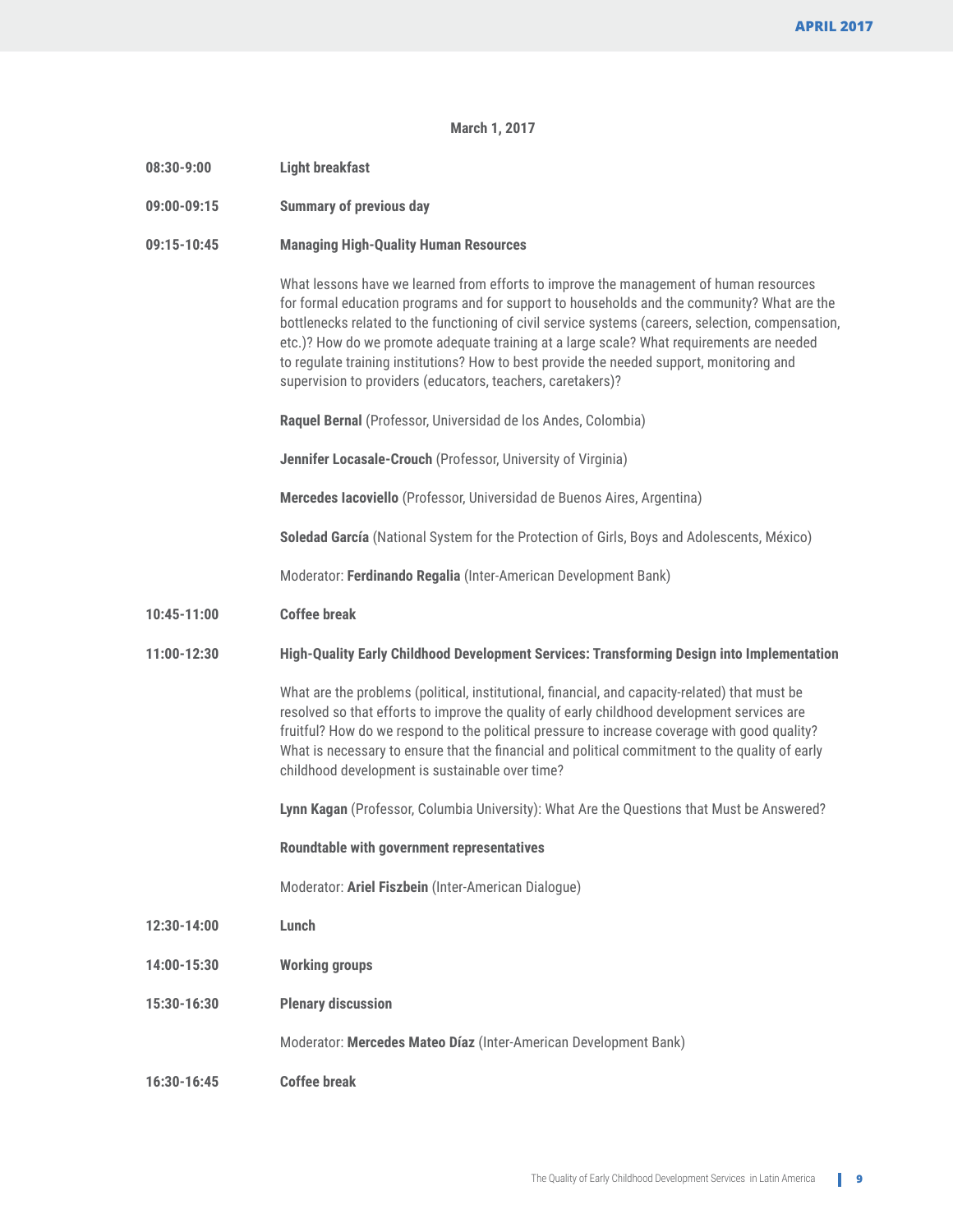**16:45-18:00 Drafting of Conclusions**

Moderator: **Ariel Fiszbein** (Inter-American Dialogue)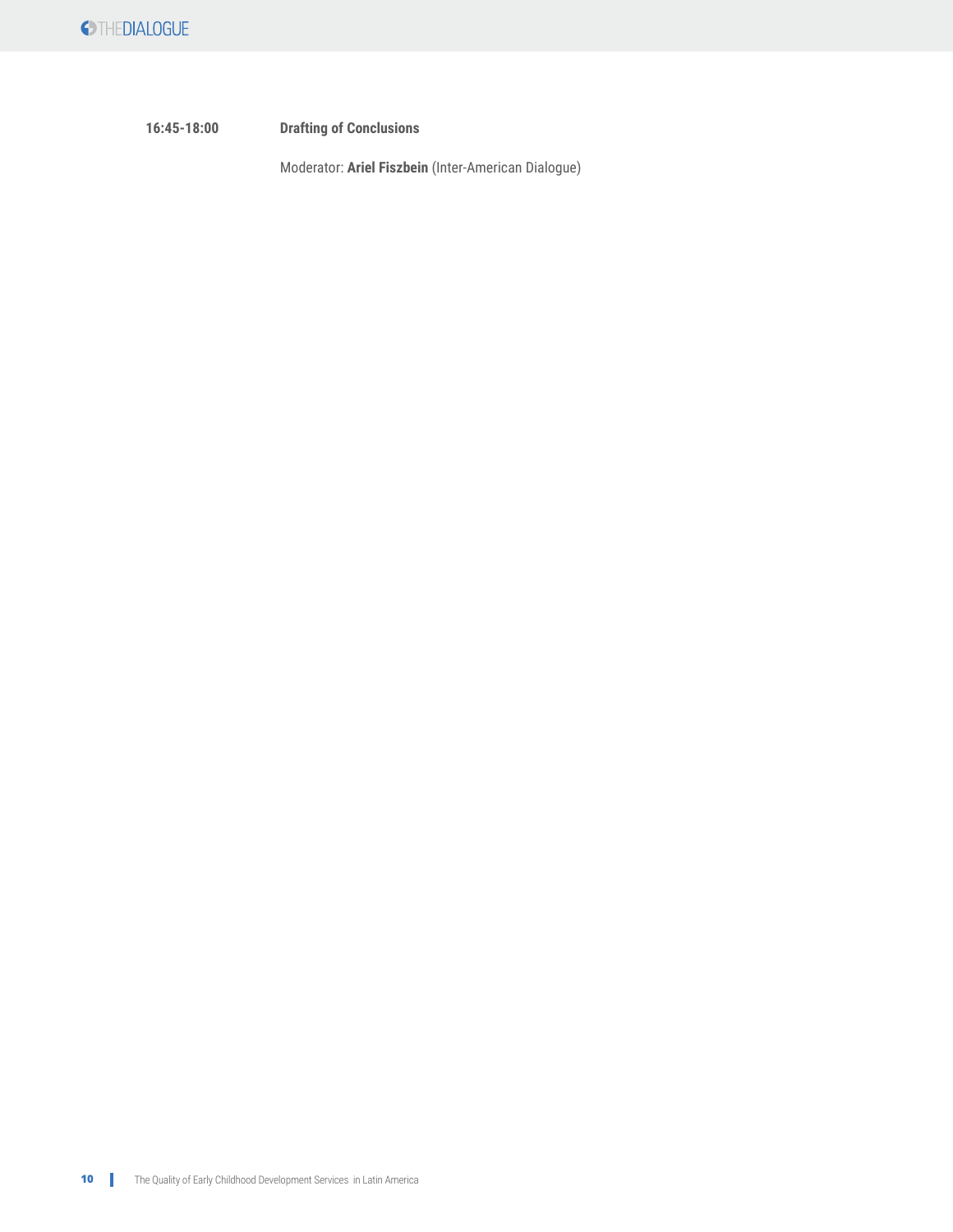### ANNEX 2 *Participants*

**Rodrigo Castillo** Ministry of Education, Chile

**Priscilla Cruz** Todos Pela Educação, Brazil

**Yyannú Cruz-Aguayo** Inter-American Development Bank

**Mayaris Cubides Mateus** Inter-American Development Bank

**Santiago Cueto** Grupo de Análisis para el Desarrollo (GRADE), Peru

**Eduardo de Campos Queiroz** Maria Cecilia Souto Vidigal Foundation, Brazil

**Amanda Devercelli** World Bank

**Bibiam Díaz** CAF — Development Bank of Latin America

**Marta Dormal** Inter-American Development Bank

**Ariel Fiszbein** Inter-American Dialogue

**Soledad García** National System for the Protection of Boys, Girls and Adolescents, Mexico

**Constanza Gómez** Presidential Advisory Office for Early Childhood, Colombia

**Aída Gonzalez Salas** System for the Integral Development of Families, Mexico **Mercedes Iacoviello** Universidad de Buenos Aires, Argentina

**Analia Jaimovich** Inter-American Development Bank

**Patricia Jara** Inter-American Development Bank

**Sharon Lynn Kagan** Columbia University

**Evilene Lima Fernandez** Cresça com Seu Filho Program, Brazil

**Cecilia Llambí** CAF — Development Bank of Latin America

**Jennifer Locasale-Crouch** University of Virginia

**Joan Lombardi** Bernard Van Leer Foundation

**Florencia López-Boo** Inter-American Development Bank

**Michel Macara-Chvili** Ministry of Development and Social Inclusion, Peru

**Carolina Maldonado** Universidad de los Andes, Colombia

**Eduardo Marino** Maria Cecilia Souto Vidigal Foundation, Brazil

**María Adelaida Martínez** Inter-American Development Bank

**Adriana Antúnez** Ministry of Social Development, Uruguay

**Caridad Araujo** Inter-American Development Bank

**María Teresa Barán Wasilchuk** Ministry of Public Health and Social Wellbeing, Paraguay

**Francisco Benavides** UNICEF

**Raquel Bernal** Universidad de los Andes, Colombia

**Kimberly Boller** Mathematica Policy Research

**Elisa Bonilla**  Secretariat of Public Education, Mexico

**Karine Bueno** Maria Cecilia Souto Vidigal Foundation, Brazil

**Margaret Burchinal** University of North Carolina

**David Calderón** Mexicanos Primero, Mexico

**Maria Claudia Camacho** Organization of American States

**Roxana Nora Cardarelli** Ministry of Education and Sports, Argentina

**Claudio Castillo** Ministry of Health, Chile